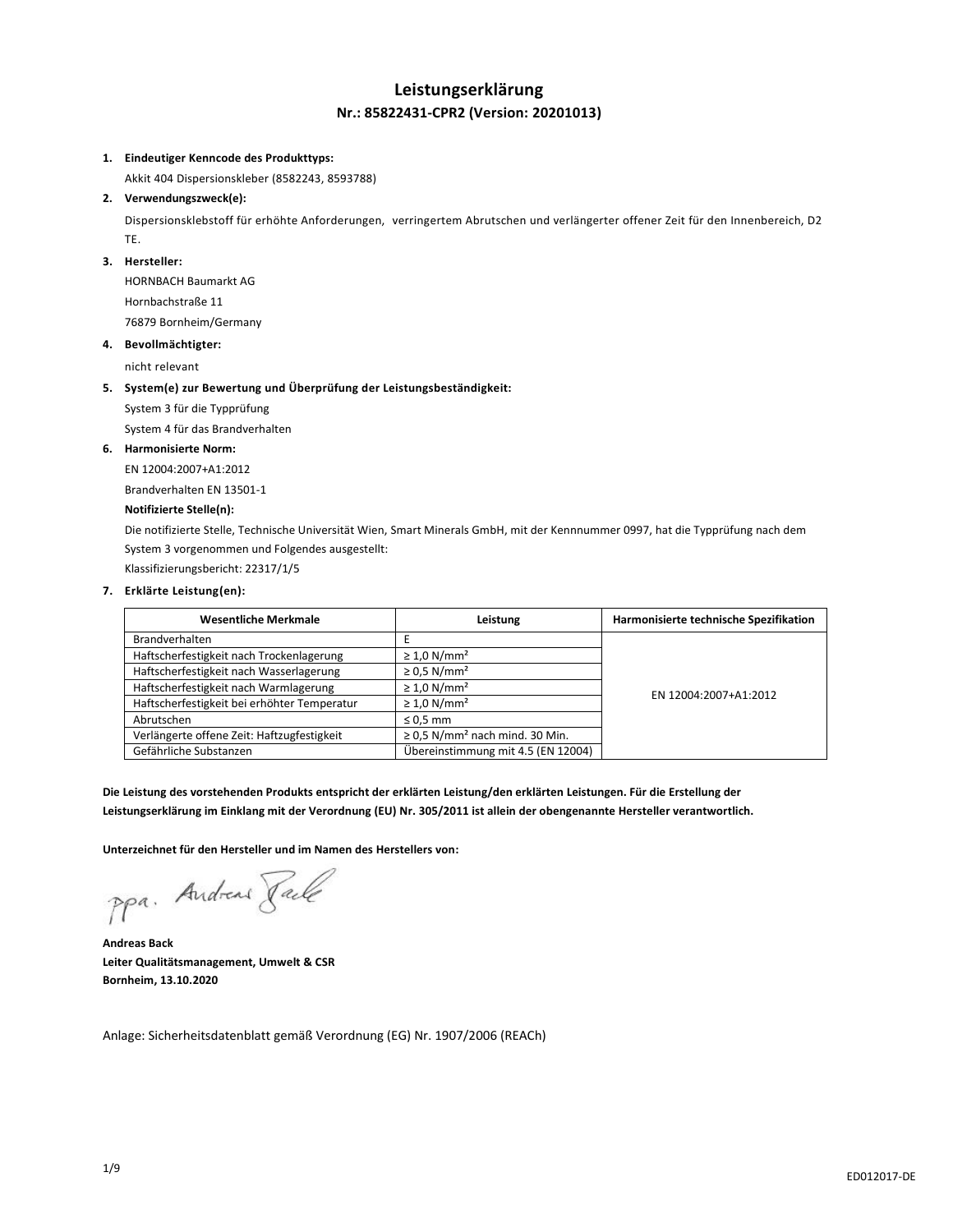# **Declaration of Performance No 85822431-CPR2 (Version: 20201013)**

## **1. Unique identification code of the product-type:**

Akkit 404 Dispersion adhesive (8582243, 8593788)

#### **2. Intended use/es:**

High-performance dispersion adhesive with reduced slippling and extended open time for interior areas, D2 TE.

#### **3. Manufacturer:**

HORNBACH Baumarkt AG Hornbachstraße 11

76879 Bornheim/Germany

# **4. Authorised representative:**

not relevant

## **5. System/s of AVCP:**

System 3 for the type test System 4 for reaction to fire

#### **6. Harmonised standard:**

EN 12004:2007+A1:2012

Reaction to fire EN 13501-1

# **Notified body/ies:**

The notified body, Technical University of Vienna, Smart Minerals GmbH, carrying identification number 0997, has performed the type test following system 3 and issued the following:

classification report: 22317/1/5

# **7. Declared performance/s:**

| <b>Essential characteristics</b>              | Performance                                        | Harmonised technical specification |
|-----------------------------------------------|----------------------------------------------------|------------------------------------|
| Reaction to fire                              |                                                    |                                    |
| Adhesive shear strength after dry storage     | $\geq 1.0$ N/mm <sup>2</sup>                       | EN 12004:2007+A1:2012              |
| Adhesive shear strength after water storage   | $\geq$ 0.5 N/mm <sup>2</sup>                       |                                    |
| Adhesive shear strength after warm storage    | $\geq 1.0$ N/mm <sup>2</sup>                       |                                    |
| Adhesive shear strength at high temperatures  | $\geq 1.0$ N/mm <sup>2</sup>                       |                                    |
| Slipping                                      | $\leq 0.5$ mm                                      |                                    |
| Extended open time: Tensile adhesion strength | $\geq$ 0.5 N/mm <sup>2</sup> after at least 30 min |                                    |
| Harmful substances                            | Conformity with 4.5 (EN 12004)                     |                                    |

**The performance of the product identified above is in conformity with the set of declared performance/s. This declaration of performance is issued, in accordance with Regulation (EU) No 305/2011, under the sole responsibility of the manufacturer identified above.**

**Signed for and on behalf of the manufacturer by:**

ppa. Andreas Pale

**Andreas Back Head of Quality Assurance, Environmental Issues & CSR At Bornheim on 13.10.2020**

Appendix: Material safety data sheet according to regulation (EG) no. 1907/2006 (REACh)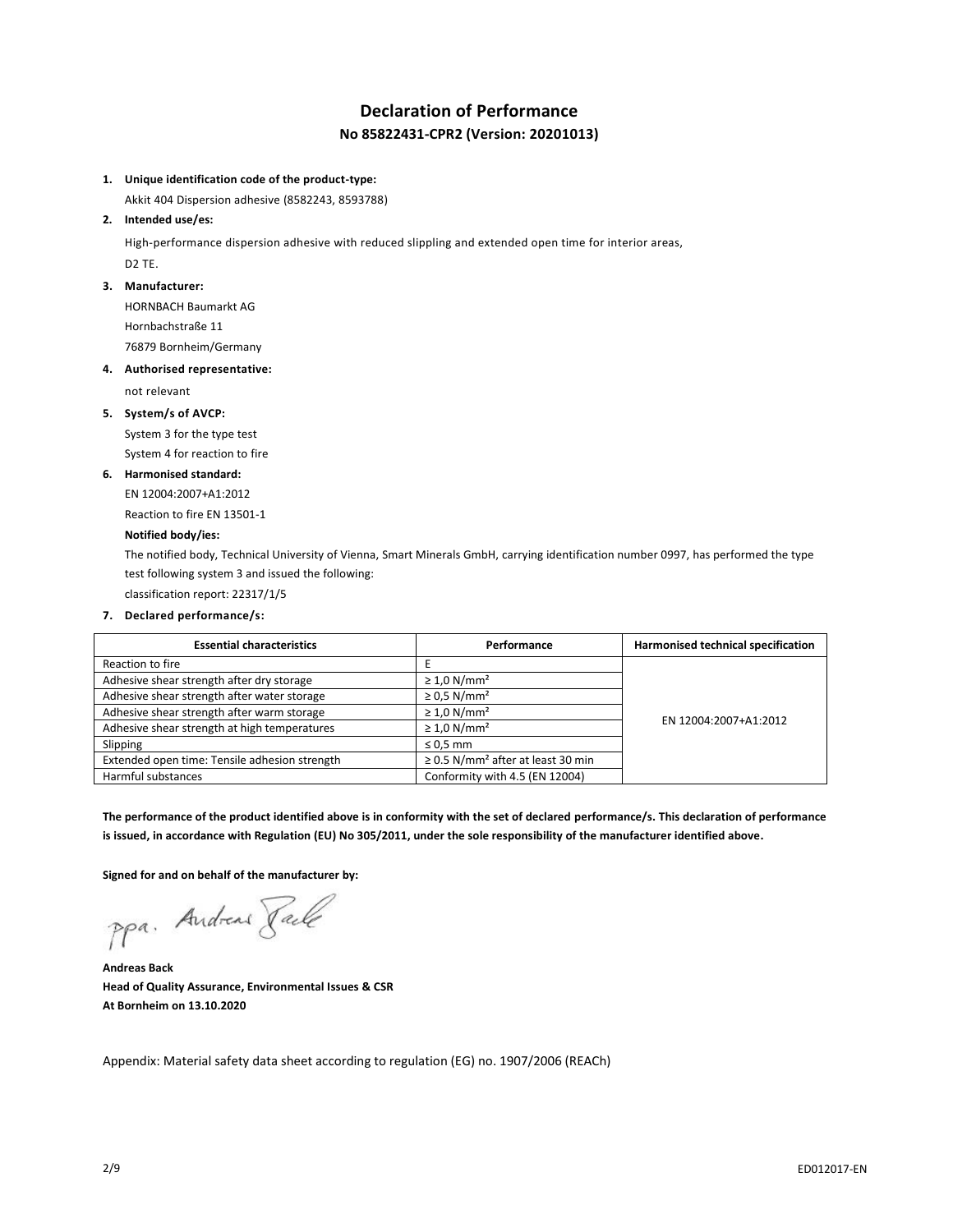# **Déclaration des Performances N <sup>o</sup> 85822431-CPR2 (Version 20201013)**

# **1. Code d'identification unique du produit type :**

Akkit 404 Colle en dispersion (8582243, 8593788)

# **2. Usage(s) prévu(s) :**

Colle en dispersion pour exigences supérieures, glissement réduit et temps ouvert prolongé pour l'intérieur, D2 TE .

# **3. Fabricant :**

HORNBACH Baumarkt AG Hornbachstraße 11 76879 Bornheim/Germany

## **4. Mandataire :**

non pertinent

## **5. Système(s) d'évaluation et de vérification de la constance des performances :**

Système 3 pour le contrôle de type

Système 4 pour le comportement au feu

# **6. Norme harmonisée :**

EN 12004:2007+A1:2012

Comportement au feu EN 13501-1

# **Organisme(s) notifié(s) :**

L'institut agréé, Technische Universität Wien (Ecole polytechnique de Vienne), Smart Minerals GmbH, portant le numéro d'identification 0997, a effectué le contrôle de type selon le système 3 et a établi ce qui suit :

rapport de classification : 22317/1/5

**7. Performance(s) déclarées :**

| Caractéristiques essentielles                                      | Performance                             | Spécifications techniques<br>harmonisées |
|--------------------------------------------------------------------|-----------------------------------------|------------------------------------------|
| Comportement au feu                                                |                                         |                                          |
| Résistance à l'arrachement après stockage au sec                   | $\geq 1.0$ N/mm <sup>2</sup>            |                                          |
| Résistance à l'arrachement après stockage en milieu humide         | $\geq 1.0$ N/mm <sup>2</sup>            |                                          |
| Résistance à l'arrachement après stockage en milieu chaud          | $\geq 1.0$ N/mm <sup>2</sup>            |                                          |
| Résistance à l'arrachement après stockage exposé aux cycles de gel | $\geq 1.0$ N/mm <sup>2</sup>            |                                          |
| et dégel                                                           |                                         | EN 12004:2007+A1:2012                    |
| Glissement                                                         | $\leq 0.5$ mm                           |                                          |
| Déformation                                                        | $\leq$ 2,5 mm                           |                                          |
| Temps ouvert prolongé : Résistance à l'arrachement                 | $\geq$ 0,5 N/mm <sup>2</sup> au bout de |                                          |
|                                                                    | 30 minutes minimum                      |                                          |
| Substances dangereuses                                             | Conforme à 4.5 (EN                      |                                          |
|                                                                    | 12004)                                  |                                          |

**Les performances du produit identifié ci-dessus sont conformes aux performances déclarées. Conformément au règlement (UE) n <sup>o</sup> 305/2011, la présente déclaration des performances est établie sous la seule responsabilité du fabricant mentionné ci-dessus.**

**Signé pour le fabricant et en son nom par :**

ppa. Andreas Paule

**Andreas Back Directeur Management de la qualité & CSR À Bornheim, le 13.10.2020**

Annexe : Fiche technique de sécurité conformément au Règlement (UE) n° 1907/2006 (REACh)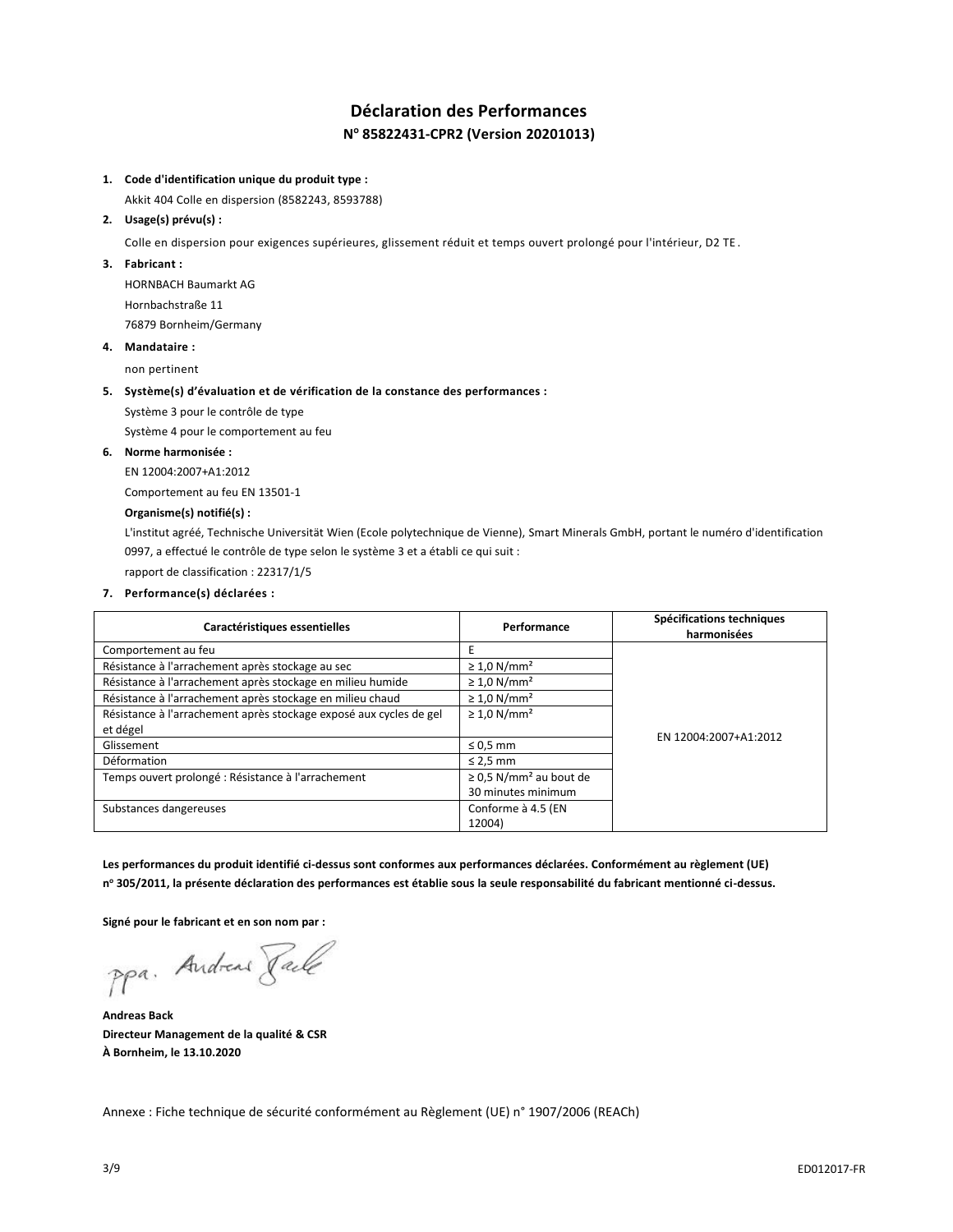# **Dichiarazione di Prestazione N. 85822431-CPR2 (Versione 20201013)**

# **1. Codice di identificazione unico del prodotto-tipo:**

Akkit 404 Adesivo Flex (8582243, 8593788)

# **2. Usi previsti:**

Malta a base di cemento deformabile per esigenze elevate con ridotto scivolamento e tempo d'apertura prolungato per lavorazio ne di piastrelle e mattonelle in ambiente interno ed esterno, C2 TE S1.

#### **3. Fabbricante:**

HORNBACH Baumarkt AG Hornbachstraße 11

76879 Bornheim/Germany

#### **4. Mandatario:**

non rilevante

# **5. Sistemi di VVCP:**

Sistema 3 per la prova di tipo

Sistema 4 per il comportamento antincendio

### **6. Norma armonizzata:**

EN 12004:2007+A1:2012

Reazione al fuoco EN 13501-1

# **Organismi notificati:**

L'ente di notifica, l'università tecnica di Vienna, Smart Minerals GmbH, con il codice identificativo 0997 ha realizzato la prova di tipo secondo il sistema 3 e il seguente:

rapporto di classificazione: 22317/1/5

#### **7. Prestazioni dichiarate:**

| Caratteristiche essenziali                                    | Prestazioni                                      | Specifiche tecniche armonizzate |
|---------------------------------------------------------------|--------------------------------------------------|---------------------------------|
| Reazione al fuoco                                             |                                                  |                                 |
| Resistenza al taglio adesivo dopo deposito secco              | $\geq 1.0$ N/mm <sup>2</sup>                     |                                 |
| Resistenza al taglio adesivo dopo imbibizione                 | $\geq$ 0.5 N/mm <sup>2</sup>                     | EN 12004:2007+A1:2012           |
| Resistenza al taglio adesivo dopo cottura                     | $\geq 1.0$ N/mm <sup>2</sup>                     |                                 |
| Resistenza al taglio adesivo a temperature elevate            | $\geq 1.0$ N/mm <sup>2</sup>                     |                                 |
| Scivolamento                                                  | $\leq 0.5$ mm                                    |                                 |
| Tempo d'apertura prolungato: resistenza alla trazione adesiva | $\geq$ 0,5 N/mm <sup>2</sup> dopo almeno 30 min. |                                 |
| Sostanze pericolose                                           | Accordo con 4.5 (EN 12004)                       |                                 |

**La prestazione del prodotto sopra identificato è conforme all'insieme delle prestazioni dichiarate. La presente dichiarazione di responsabilità viene emessa, in conformità al regolamento (UE) n. 305/2011, sotto la sola responsabilità del fabbricante sopra identificato.**

**Firmato a nome e per conto del fabbricante da:**

ppa. Andreas Pale

**Andreas Back Responsabile Qualità & CSR In Bornheim addì 13.10.2020**

Allegato: Scheda di dati in materia di sicurezza conformemente al regolamento (CE) n. 1907/2006 (REACh)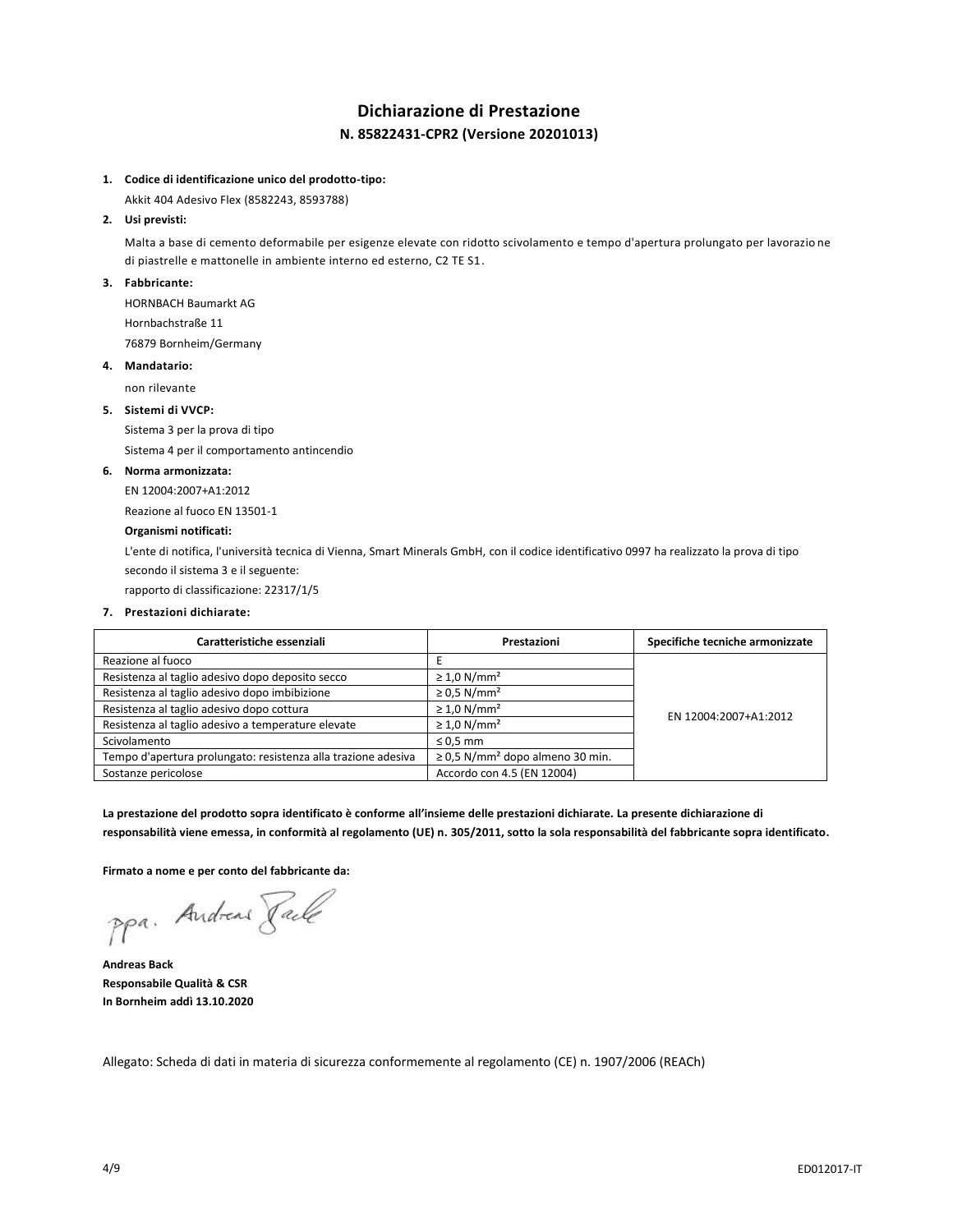# **Prestatieverklaring Nr. 85822431-CPR2 (Versie 20201013)**

# **1. Unieke identificatiecode van het producttype:**

Akkit 404 Dispersielijm (8582243, 8593788)

# **2. Beoogd(e) gebruik(en):**

Dispersielijm voor verhoogde eisen, met verminderde uitzakking en verlengde open tijd, voor toepassing binnenshuis, D2 TE.

# **3. Fabrikant:**

HORNBACH Baumarkt AG Hornbachstraße 11 76879 Bornheim/Germany

## **4. Gemachtigde:**

niet relevant

## **5. Het system of de systemen voor de beoordeling en verificatie van de prestatiebestendigheid:**

Systeem 3 voor de typetest

Systeem 4 voor het brandgedrag

# **6. Geharmoniseerde norm:**

EN 12004:2007+A1:2012

Brandgedrag EN 13501-1

# **Aangemelde instantie(s):**

De aangemelde instantie, de Technische Universität Wien, Smart Minerals GmbH, met het identificatienummer 0997 heeft de typetest volgens het systeem 3 uitgevoerd en het volgende verstrekt:

classificatie rapport: 22317/1/5

# **7. Aangegeven prestatie(s):**

| Essentiële kenmerken                               | Vermogen                                        | Geharmoniseerde technische specificatie |
|----------------------------------------------------|-------------------------------------------------|-----------------------------------------|
| Brandgedrag                                        |                                                 |                                         |
| Afschuifsterkte na droge opslag                    | $\geq 1.0$ N/mm <sup>2</sup>                    | EN 12004:2007+A1:2012                   |
| Afschuifsterkte na natte opslag                    | $\geq$ 0.5 N/mm <sup>2</sup>                    |                                         |
| Afschuifsterkte na warme opslag                    | $\geq 1.0$ N/mm <sup>2</sup>                    |                                         |
| Afschuifsterkte na opslag bij vorst-/dooiwisseling | $\geq 1.0$ N/mm <sup>2</sup>                    |                                         |
| Wegglijden                                         | $\leq 0.5$ mm                                   |                                         |
| Langere open tijd: Hechttreksterkte                | $\geq$ 0.5 N/mm <sup>2</sup> na minstens 30 min |                                         |
| Gevaarlijke substanties                            | In overeenstemming met 4.5 (EN 12004)           |                                         |

**De prestaties van het hierboven omschreven product zijn conform de aangegeven prestaties. Deze prestatieverklaring wordt in overeenstemming met Verordening (EU) nr. 305/2011 onder de exclusieve verantwoordelijkheid van de hierboven vermelde fabrikant verstrekt.**

**Ondertekend voor en namens de fabrikant door:**

ppa. Andreas Pale

**Andreas Back hoofd Kwaliteitsmanagement & CSR Te Bornheim op 13.10.2020**

Bijlage: Veiligheidsinformatieblad volgens de verordening (EG) nr. 1907/2006 (REACh)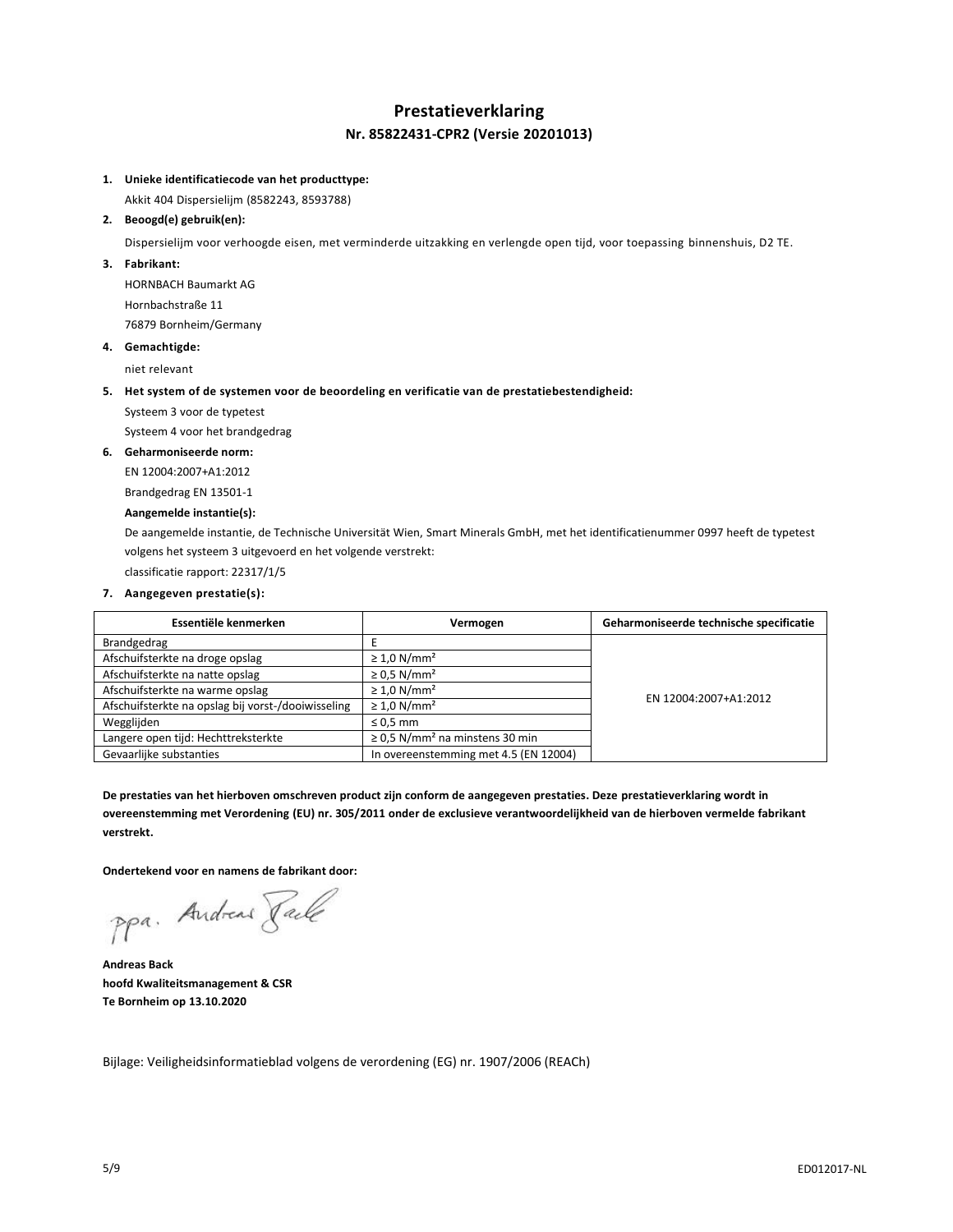# **Prestandadeklaration Nr 85822431-CPR2 (Version 20201013)**

# **1. Produkttypens unika identifikationskod:**

Akkit 404 dispersionslim (8582243, 8593788)

# **2. Avsedd användning/avsedda användningar:**

Dispersionslim för högre krav, mindre glidrisk och förlängd öppentid för inomhusbruk, D2 TE.

**3. Tillverkare:**

HORNBACH Baumarkt AG Hornbachstraße 11 76879 Bornheim/Germany

#### **4. Tillverkarens representant:**

ej relevant

## **5. System för bedömning och fortlöpande kontroll av prestanda:**

System 3 för typprovning

System 4 för förhållningssätt vid brand

# **6. Harmoniserad standard:**

EN 12004:2007+A1:2012

Förhållningssätt vid brand EN 13501-1

## **Anmält/anmälda organ:**

Det officiella certifieringsorganet, Tekniska Universitetet i Wien, Smart Minerals GmbH, med ID-nummer 0997 har utfört typprovningen enligt system 3 och har utställt följande:

klassificeringsrapport: 22317/1/5

#### **7. Angiven prestanda:**

| Väsentliga kännetecken                     | Prestanda                                       | Harmoniserad teknisk specifikation |
|--------------------------------------------|-------------------------------------------------|------------------------------------|
| Förhållningssätt vid brand                 |                                                 |                                    |
| Häftskärhållfasthet efter torrlagring      | $\geq 1.0$ N/mm <sup>2</sup>                    |                                    |
| Häftskärhållfasthet efter lagring i vatten | $\geq$ 0.5 N/mm <sup>2</sup>                    |                                    |
| Häftskärhållfasthet efter varmlagring      | $\geq 1.0$ N/mm <sup>2</sup>                    | EN 12004:2007+A1:2012              |
| Häftskärhållfasthet vid förhöjd temperatur | $\geq 1.0$ N/mm <sup>2</sup>                    |                                    |
| glida av                                   | $\leq 0.5$ mm                                   |                                    |
| Förlängd öppen tid: Häftdraghållfasthet    | $\geq$ 0,5 N/mm <sup>2</sup> efter minst 30 min |                                    |
| Farliga substanser                         | Överensstämmelse med 4.5 (EN 12004)             |                                    |

**Prestandan för ovanstående produkt överensstämmer med den angivna prestandan. Denna prestandadeklaration har utfärdats i enlighet med förordning (EU) nr 305/2011 på eget ansvar av den tillverkare som anges ovan.**

**Undertecknad på tillverkarens vägnar av:**

ppa. Andreas Paule

**Andreas Back ledare för kvalitetsmanagement & CSR Bornheim den 13.10.2020**

Bilaga: Säkerhetsdatablad enligt förordning (EG) nr 1907/2006 (REACh)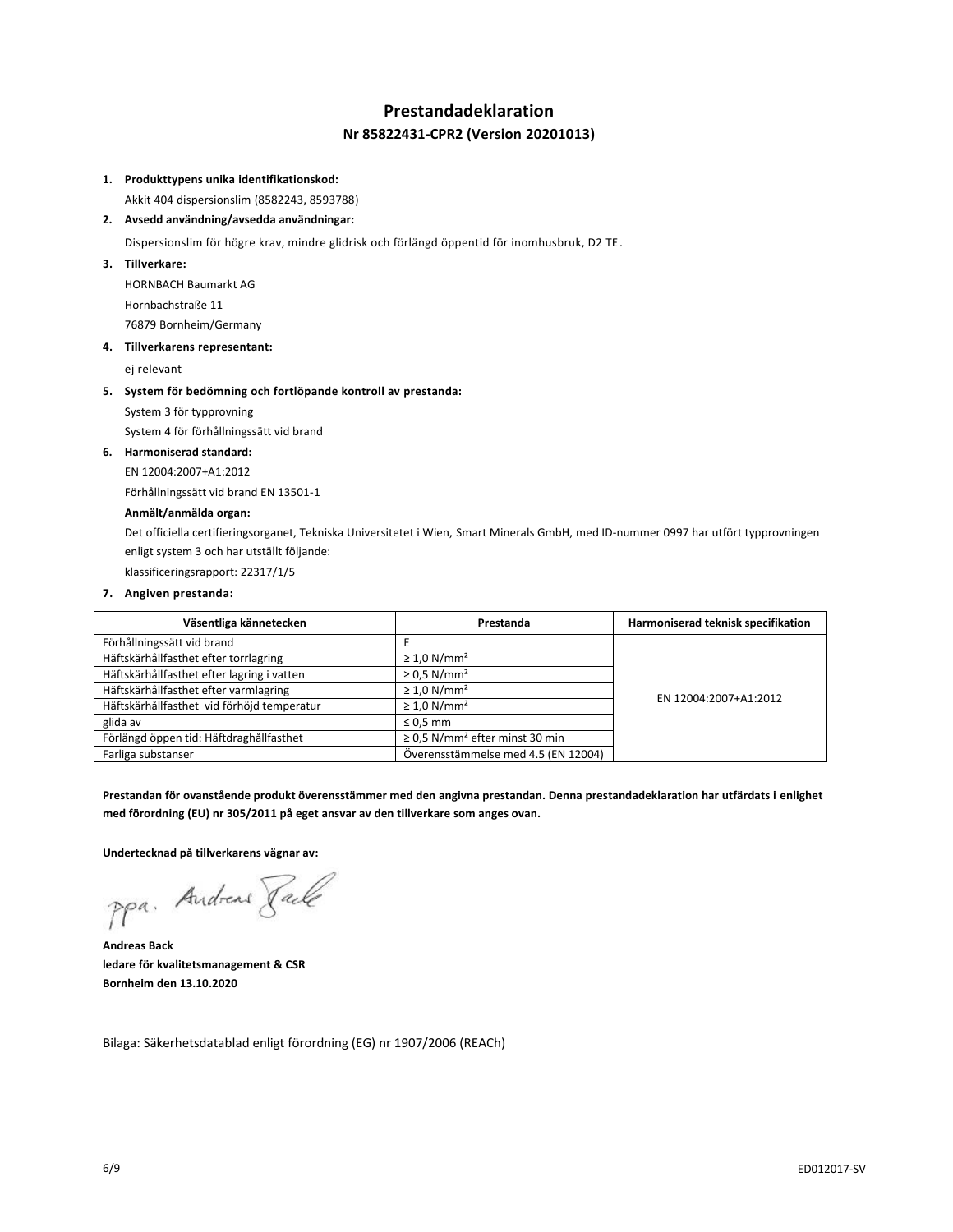# **Prohlášení o Vlastnostech č. 85822431-CPR2 (Verze 20201013)**

# **1. Jedinečný identifikační kód typu výrobku:**

Akkit 404 Disperzní lepidlo (8582243, 8593788)

# **2. Zamýšlené/zamýšlená použití:**

Disperzní lepidlo pro zvýšené požadavky se sníženým skluzem a prodlouženou dobou zpracovatelnosti pro vnitřní prostory, D2 TE.

**3. Výrobce:**

HORNBACH Baumarkt AG Hornbachstraße 11 76879 Bornheim/Germany

# **4. Zplnomocněný zástupce:**

irelevantní

# **5. Systém/systémy POSV:**

Systém 3 pro typovou zkoušku

Systém 4 pro požární vlastnosti

# **6. Harmonizovaná norma:**

EN 12004:2007+A1:2012

Požární vlastnosti EN 13501-1

# **Oznámený subjekt/oznámené subjekty:**

Notifikované místo, Technická univerzita Vídeň, Smart Minerals GmbH, s identifikačním číslem 0997 provedlo typovou zkoušku podle systému 3 a vystavilo následující:

klasifikační zpráva: 22317/1/5

# **7. Deklarovaná vlastnost/Deklarované vlastnosti:**

| Podstatné vlastnosti                          | Výkon                                        | Harmonizovaná technická specifikace |
|-----------------------------------------------|----------------------------------------------|-------------------------------------|
| Požární vlastnosti                            |                                              | EN 12004:2007+A1:2012               |
| Střižná přídržnost po skladování v suchu      | $\geq 1.0$ N/mm <sup>2</sup>                 |                                     |
| Střižná přídržnost po skladování ve vodě      | $\geq$ 0.5 N/mm <sup>2</sup>                 |                                     |
| Střižná přídržnost po skladování v teple      | $\geq 1.0$ N/mm <sup>2</sup>                 |                                     |
| Střižná přídržnost při zvýšené teplotě        | $\geq 1.0$ N/mm <sup>2</sup>                 |                                     |
| Sesouvání                                     | $\leq 0.5$ mm                                |                                     |
| Prodloužená doba zpracovatelnosti: Přídržnost | $\geq$ 0.5 N/mm <sup>2</sup> po min. 30 min. |                                     |
| Nebezpečné látky                              | Shoda s 4.5 (EN 12004)                       |                                     |

**Vlastnosti výše uvedeného výrobku jsou ve shodě se souborem deklarovaných vlastností. Toto prohlášení o vlastnostech se v souladu s nařízením (EU) č. 305/2011 vydává na výhradní odpovědnost výrobce uvedeného výše.**

**Podepsáno za výrobce a jeho jménem:**

ppa. Andreas Tack

**Andreas Back vedoucí oddělení kvality & CSR V Bornheim dne 13.10.2020**

Příloha: Bezpečnostní datový list podle vyhlášky (ES) č. 1907/2006 (REACh)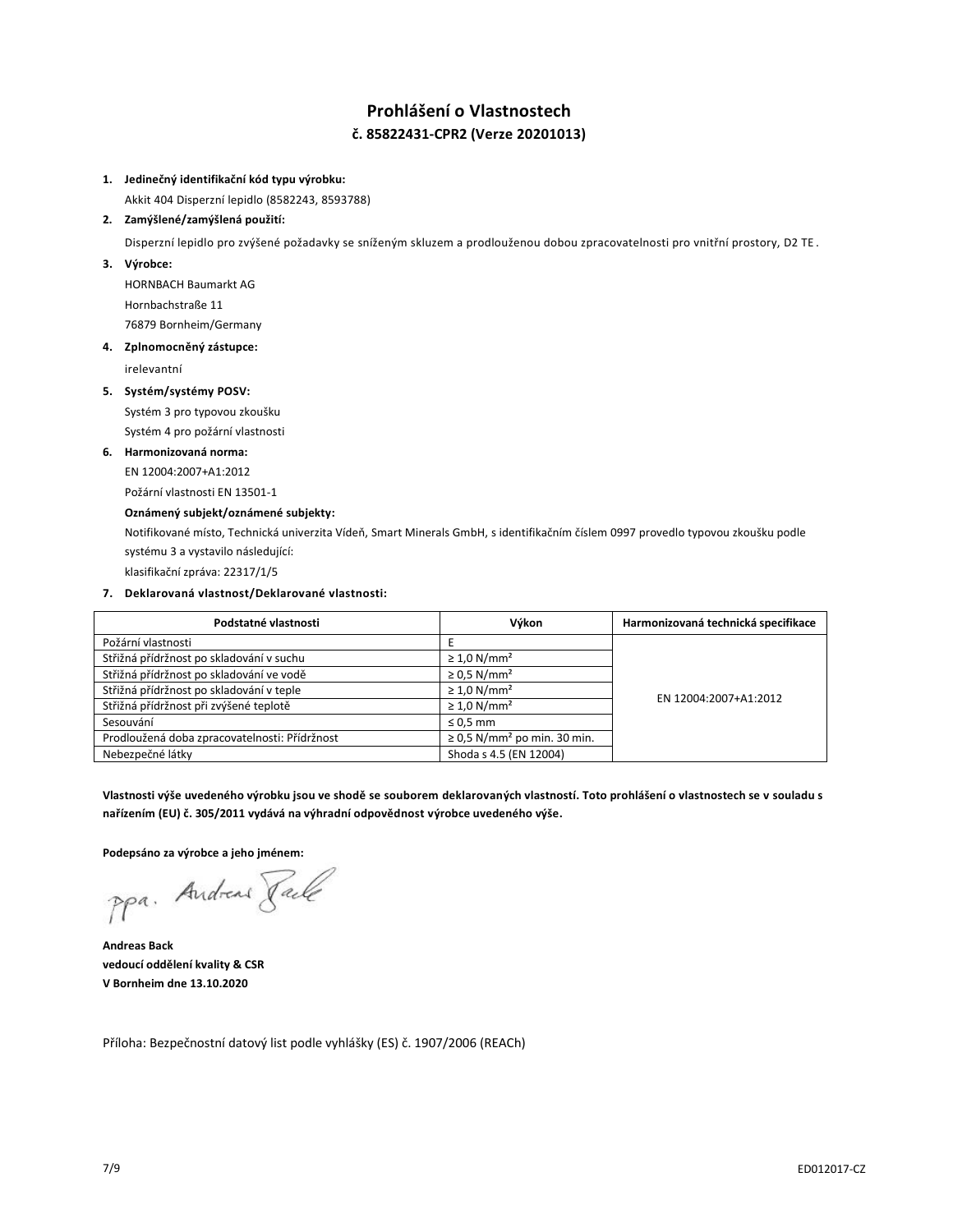# **Vyhlásenie o Parametroch č. 85822431-CPR2 (Verzia 20201013)**

# **1. Jedinečný identifikačný kód typu výrobku:**

Akkit 404 Disperzné lepidlo (8582243, 8593788)

# **2. Zamýšľané použitie/použitia:**

Disperzné lepidlo pre zvýšené požiadavky, znížením šmýkania a predĺženou otvorenou dobou do interiéru, D2 TE.

# **3. Výrobca:**

HORNBACH Baumarkt AG Hornbachstraße 11 76879 Bornheim/Germany

## **4. Splnomocnený zástupca:**

irelevantný

## **5. Systém(-y) posudzovania a overovania nemennosti parametrov:**

Systém 3 na skúšku typu

Systém 4 pre správanie sa pri požiari

# **6. Harmonizovaná norma:**

EN 12004:2007+A1:2012

Správanie sa pri požiari EN 13501-1

# **Notifikovaný(-é) subjekt(-y):**

Notifikačné miesto, Technická univerzita Viedeň, Smart Minerals GmbH, s identifikačným číslom 0997 skúšku typu podľa systému 3 a vydalo nasledovné:

klasifikačná správa: 22317/1/5

### **7. Deklarované parametre:**

| Podstatné znaky                                   | Výkon                                       | Harmonizované technické špecifikácie |
|---------------------------------------------------|---------------------------------------------|--------------------------------------|
| Správanie sa pri požiari                          |                                             | EN 12004:2007+A1:2012                |
| Priľnavosť vrstiev po uskladnení na suchom mieste | $\geq 1.0$ N/mm <sup>2</sup>                |                                      |
| Priľnavosť vrstiev po uskladnení vo vode          | $\geq$ 0.5 N/mm <sup>2</sup>                |                                      |
| Priľnavosť vrstiev po uskladnení v teple          | $\geq 1.0$ N/mm <sup>2</sup>                |                                      |
| Priľnavosť vrstiev pri vysokej teplote            | $\geq 1.0$ N/mm <sup>2</sup>                |                                      |
| Sklznutie                                         | $\leq 0.5$ mm                               |                                      |
| Predĺžená otvorená doba: Priľnavosť vrstiev       | $\geq$ 0.5 N/mm <sup>2</sup> po min. 30 min |                                      |
| Nebezpečné látky                                  | Zhoda so 4.5 (EN 12004)                     |                                      |

**Uvedené parametre výrobku sú v zhode so súborom deklarovaných parametrov. Toto vyhlásenie o parametroch sa v súlade s nariadením (EU) č. 305/2011 vydáva na výhradnú zodpovednosť uvedeného výrobcu.**

**Podpísal(-a) za a v mene výrobcu:**

ppa. Andreas Pale

**Andreas Back vedúci manažmentu kvality & CSR V Bornheim dňa 13.10.2020**

Príloha: Bezpečnostný dátový list podľa vyhlášky (EÚ) č. 1907/2006 (REACh)